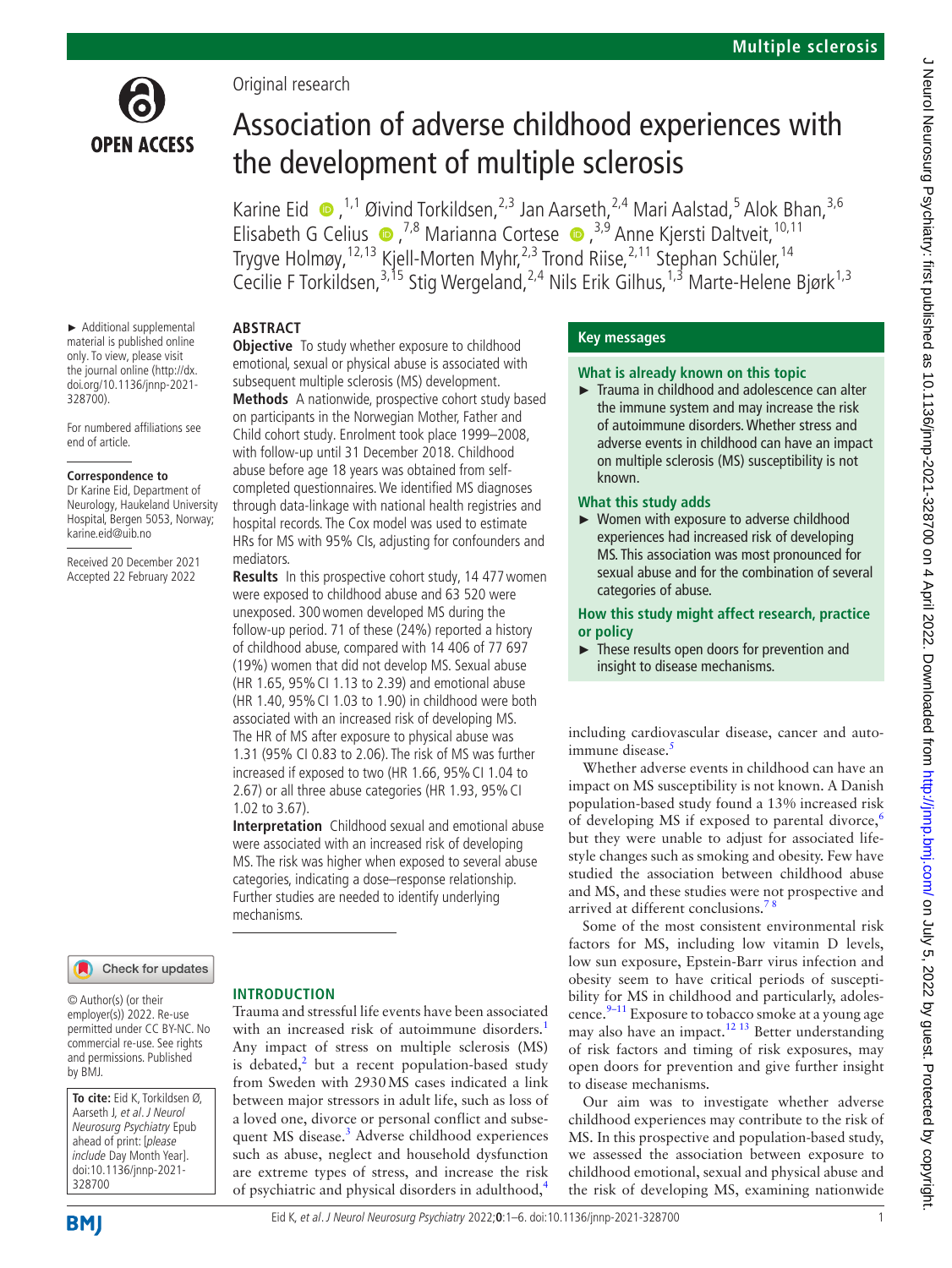

<span id="page-1-0"></span>Figure 1 Flow chart of included and excluded study participants. <sup>a</sup>The first questionnaire (Q1) in the MoBA study was sent out to participants in pregnancy week 18. <sup>b</sup>The third questionnaire (Q3) in the MobA study was sent out to participants in pregnancy week 30. Lost to follow-up from pregnancy week 18 to pregnancy week 30. A total of 896 women responded to Q3 without responding to Q1, hence the difference of 6737 from Q1 to Q3. <sup>d</sup>A total of 617 of the women who responded to Q3 did not answer the abuse items. <sup>e</sup>These women were not eligible for the time-to-event analysis since they had 0 observation years. MoBa, The Norwegian mother, father and Child cohort study; MS, multiple sclerosis; Q, Questionnaire.

data from a prospective cohort study in combination with health registries and hospital records.

# **METHODS**

### **Study design and population**

We conducted a national, prospective cohort study using the Norwegian Mother, Father and Child cohort (MoBa). The MoBa study included pregnant Norwegian-speaking women from all over Norway in  $1999-2008$ ,<sup>[14](#page-5-9)</sup> and 41% of the invited women consented to participation. There were no exclusion criteria, and the follow-up is ongoing. The MoBa cohort is linked to The Medical Birth Registry (MBRN), which is a national health registry containing information about all births in Norway. Information in the MBRN is registered by health personnel and registration is mandatory.

We acquired information on childhood adverse experiences and potential confounding and mediating factors at study baseline, which we defined as the year the women were enrolled in the MoBa study. The women completed self-administered questionnaires which included information on demographic and socioeconomic factors (pregnancy weeks 17–20) and history of any previous abuse (pregnancy week 30).

This study is based on version 12 of the MoBa data files, covering 114 629 pregnancies. We excluded duplicate questionnaires due to multiple gestations (n=1983) and recurrent participations in MoBa (n=17 436) to include only one observation per woman ([figure](#page-1-0) 1). We also excluded women with refuted or unvalidated MS diagnosis (n=82), women who did not respond to the questionnaire in pregnancy week 30 including the abuse items, as well as women with missing year of childbirth. Women with an established MS diagnosis at study baseline were excluded to avoid a potential recall bias (n=125). Women who received the MS diagnosis the same year as they were enrolled in the study (observation time=0 years) were not eligible to be included in the time-to-event analysis and thus excluded  $(n=6)$ .

#### **Outcome measure**

Our primary outcome was development of MS. On 31 December 2018, we cross-linked the MoBa cohort with the Norwegian

Multiple Sclerosis Registry and Biobank (MSR) and the Norwegian Patient Registry (NPR) to identify all women in MoBa who developed MS after baseline and to ensure validated diagnoses. The MSR had 60% national coverage of MS cases at the time of data-linkage, and we further linked the data to NPR to identify the remaining MS cases. After every consultation in specialist care, registration of diagnoses in NPR is mandatory for health practitioners. The MS diagnosis in NPR have a sensitivity of 97% and a positive predictive value  $0.92<sup>15</sup>$  If the woman was registered in NPR with an MS diagnosis, but not in the MSR, we used hospital records to further validate the diagnosis using the 2017 diagnostic criteria for MS.<sup>16</sup> We were able to refute incorrect MS diagnoses from the NPR based on the information from the hospital records. NPR-identified MS cases for whom we did not have access to the hospital records for validation, were excluded.

# **Exposure**

A history of adverse childhood experiences before age 18 years was defined by four abuse items in the pregnancy week 30 questionnaire; humiliation ('Has anyone over a long period of time systematically tried to subdue, degrade or humiliate you?'), threat ('Has anyone threatened to hurt you or someone close to you?'), physical abuse ('Have you been subjected to physical abuse?') and sexual abuse ('Have you been forced to do sexual actions?'). We merged the items on humiliation and threat into one category of emotional abuse. Exposure to either emotional, sexual, or physical abuse was defined as responding 'yes, as a child <18 years' to the respective category. We considered women who answered 'no, never' to the abuse items as nonexposed. The abuse questions in MoBa are adapted from the NorVold Abuse Questionnaire and modified into four screening items. The NorVold Abuse Questionnaire has previously been shown to have good reliability and validity. $17$ 

# **Covariables**

MS-specific covariables were assessed from the Norwegian MS Registry and hospital records: Age at MS onset (defined as first clinical symptom), age at MS diagnosis and subtype of MS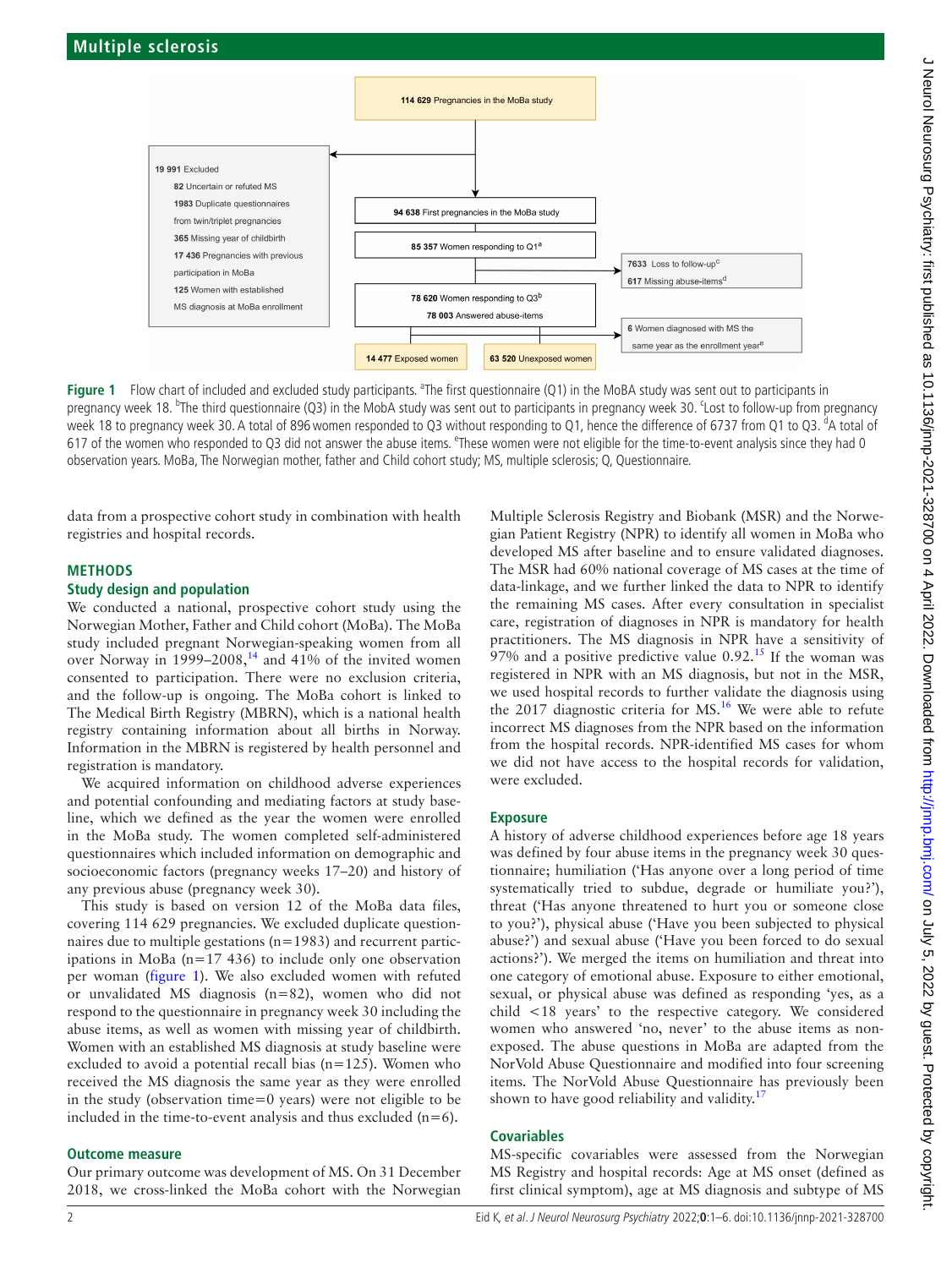J Neurol Neurosurg Psychiatry: first published as 10.1136/jnnp-2021-328700 on 4 April 2022. Downloaded from http://jnnp.bmj.com/ on July 5, 2022 by guest. Protected by copyright J Neurol Neurosurg Psychiatry: first published as 10.1136/jnnp-2021-328700 on 4 April 2022. Downloaded from <http://jnnp.bmj.com/> on July 5, 2022 by guest. Protected by copyright.

(relapsing-remitting, primary progressive or unspecified). Other covariables were acquired through the self-completed MoBa questionnaires or through linkage to the MBRN: Age at baseline, birth year, smoking (ever/never), body mass index (BMI) prior to pregnancy ( $\langle 25/25 \text{ kg/m}^2 \rangle$ , drop-out before or during high school (completed ≤9 years of elementary school). Adverse socioeconomic status in adulthood was defined as either having low household income (<60% of the study population median income in year of study baseline), being a non-cohabiting mother or short education (≤9 years of school). Depression at study baseline (during pregnancy) was measured by a validated short version of the Hopkins Symptom Checklist  $25^{18}$  $25^{18}$  $25^{18}$  in pregnancy week 30.

# **Statistical analysis**

For the time-to-event analysis, the observation period began at enrolment in MoBa [\(online supplemental figure 1\)](https://dx.doi.org/10.1136/jnnp-2021-328700). Time was measured in years from start of the observation period until year of MS diagnosis or end of study period (31 December 2018).

We used Cox proportional-hazards models to measure the risk of MS after exposure to childhood abuse, estimating HRs and 95% CIs. Confidence intervals not including 1 were considered statistically significant. In addition to examining any childhood abuse, we separately examined the HRs for subtypes of abuse (emotional, sexual, physical) and severity of abuse (exposure to one, two or three subtypes). The models were stratified by the women's birth year in groups and adjusted in a two-step approach for (1) possible confounders and (2) possible confounders and mediators.

We considered birth year and childhood social status<sup>[19](#page-5-14)</sup> as possible confounders and used early drop-out from school as a proxy for the latter. Birth year was taken into account as the incidence of child maltreatment probably has decreased during the last decades prior to inclusion in  $\text{MoBa}.^{20}$  Possible mediators were smoking, high BMI, and adverse socioeconomic status as an adult—factors associated with both childhood abuse<sup>4 21</sup> and MS.[11 22–24](#page-5-16)

The statistical models were checked for the proportional hazard assumption both by visual inspection and statistical test of the Schoenfeld residuals. We included birth year as a stratification factor in the Cox model, but no other variables violated the proportional hazard assumption.

Statistical analyses were performed using IBM SPSS Statistics V.26 and Stata V.16 (StataCorp).

# **Sensitivity analysis**

Adolescents with preclinical MS disease activity may theoretically be affected in ways that increase the susceptibility of being exposed to abuse. To limit the possibility of reverse causality, we performed a sensitivity analysis excluding women that might have been in the prodromal phase of MS when exposed to abuse, that is, women with their first clinical symptom of MS before and including age 22 years (within 5 years after the end of the exposure window)  $(n=15)$  (online supplemental figure [2A](https://dx.doi.org/10.1136/jnnp-2021-328700)).

To ensure that the exclusion of women that already had MS at the time of enrolment did not affect our results, we performed a sensitivity analysis comprising all women with MS in MoBa, both prevalent and incident cases ([online supplemental figure](https://dx.doi.org/10.1136/jnnp-2021-328700)  [2B\)](https://dx.doi.org/10.1136/jnnp-2021-328700). In this sensitivity analysis, the observation period was calculated from age 18 years.

<span id="page-2-0"></span>**Table 1** Background characteristics of the study population exposed and unexposed to childhood abuse

|                                                 | <b>Exposed</b><br>$n=14$ 477 | <b>Unexposed</b><br>$n=63520$ |
|-------------------------------------------------|------------------------------|-------------------------------|
| Age at study baseline;* mean (SD)               | 29(5)                        | 30(5)                         |
| Missing; $n$ $(\%)$                             | 0(0)                         | $1(-1)$                       |
| Observation years; † median (IQR)               | 13(4)                        | 13(4)                         |
| Adverse socioeconomic status#; n (%)            | 2349 (16)                    | 5787 (9)                      |
| Missing; n (%)                                  | 187(1)                       | 686 (1)                       |
| Low household income; n (%)                     | 1578 (11)                    | 3942 (6)                      |
| Maternal short education; n (%)                 | 514(4)                       | 1036(2)                       |
| Non-cohabiting mother; n (%)                    | 582 (4)                      | 1192(2)                       |
| Ever smoker; n (%)                              | 8785 (61)                    | 30 745 (48)                   |
| Missing; n (%)                                  | 207(1)                       | 933(2)                        |
| BMI $\geq$ 25; n (%)                            | 4963 (34)                    | 18 717 (30)                   |
| Missing; $n$ $(\%)$                             | 561 (4)                      | 2140(3)                       |
| Depression at study baseline (pregnancy); n (%) | 2573 (18)                    | 4732 (8)                      |
| Missing; n (%)                                  | $105 \; (< 1)$               | 447 (< 1)                     |
| Age at end of study§; mean (SD)                 | 42(6)                        | 43(5)                         |
| Missing; $n$ $(\%)$                             | 0(0)                         | $1(-1)$                       |
| Age at MS diagnosis; mean (SD)                  | 36(6)                        | 36(5)                         |
| Missing; $n$ $(\%)$                             | 0(0)                         | 0(0)                          |
| Age at MS onset; mean (SD)                      | 33(7)                        | 33(6)                         |
| Missing; $n$ $(\%)$                             | 0(0)                         | 0(0)                          |
| Type of MS; $n$ $(\%)$                          |                              |                               |
| <b>RRMS</b>                                     | 71 (100)                     | 219 (95)                      |
| <b>PPMS</b>                                     | 0(0)                         | 4(2)                          |
| Uncertain                                       | 0(0)                         | 6(3)                          |

\*Study baseline is the year the women were enrolled in the MoBa study, and when the information on exposure were acquired.

†Observation years in the time-to-event analysis are calculated from enrollment in MoBa.

‡Adverse socioeconomic status is one of the following: non-cohabiting mother, short education <9 years or low household income (<60% of study population median in the given enrolment year).

§Age in 2018 among participants who did not experience the event (censored). BMI, body mass index; MoBa, The Norwegian mother, father and Child cohort study; MS, multiple sclerosis; PPMS, primary progressive MS; RRMS, relapsing remitting MS.

# **RESULTS**

We included 77 997women from the MoBa cohort in our study and they contributed with a total of 1 010 926 personyears at risk (mean follow-up 13 years, IQR 11–15). A total of 14 477women (19%) were exposed to adverse childhood experiences and 63 520 (81%) were unexposed [\(table](#page-2-0) 1). The women exposed to childhood abuse more often had a history of smoking, were overweight and had more depression at study baseline. During follow-up, 300women developed MS of whom 71 (24%) reported a history of childhood abuse, compared with 14 406 (19%) among the 77 697women who did not develop MS.

The MS incidence rates were 41, 49 and 40 per 100 000 person-years for women exposed to emotional, sexual, and physical abuse, respectively, and 28 per 100 000 person-years in women unexposed to childhood abuse [\(table](#page-3-0) 2).

We found an association between exposure to emotional or sexual abuse and subsequent MS development after adjustment for potential confounders and when accounting for possible mediators, HR 1.40 (95% CI 1.03 to 1.90) and HR 1.65 (95% CI 1.13 to 2.39), respectively [\(table](#page-3-0) 2). In the fully adjusted analyses, the HR for MS after exposure to physical abuse was 1.31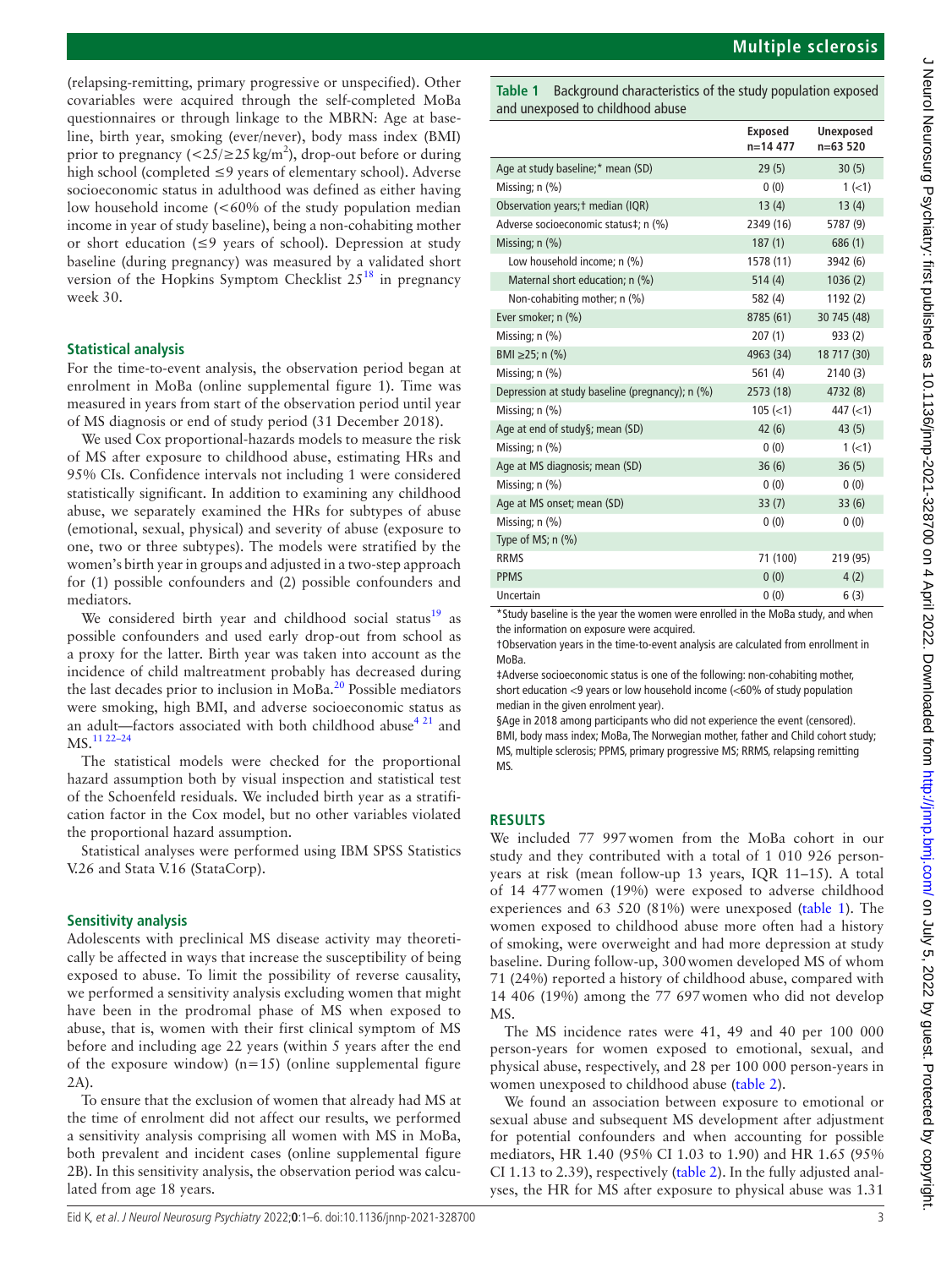<span id="page-3-0"></span>

|  | Table 2 Incidence rates and HRs for Multiple Sclerosis among women exposed to childhood abuse |  |  |
|--|-----------------------------------------------------------------------------------------------|--|--|
|  |                                                                                               |  |  |

| <b>Exposure</b>                     | N(%)<br>total cohort | N(%<br>women with MS | Person Time<br>100 000 Years | $IR*$ (95% CI) | <b>Unadjusted HR</b><br>(95% CI) | HR+ (95% CI)        | HR‡ (95% CI)        |
|-------------------------------------|----------------------|----------------------|------------------------------|----------------|----------------------------------|---------------------|---------------------|
| No childhood abuse                  | 63 520 (81)          | 229(76)              | 8.2                          | 28 (25 to 32)  | Ref                              | Ref                 | Ref                 |
| Any childhood abuse                 | 14 477 (19)          | 71 (24)              | 1.9                          | 38 (30 to 48)  | 1.36 (1.04 to 1.78)              | 1.34 (1.03 to 1.76) | 1.31 (0.99 to 1.72) |
| <b>Emotional abuse</b>              | 10 702 (14)          | 56(20)               | 1.4                          | 41 (31 to 53)  | 1.46 (1.09 to 1.95)              | 1.43 (1.06 to 1.93) | 1.40 (1.03 to 1.90) |
| <b>Emotional abuse: Humiliation</b> | 9414 (13)            | 48 (17)              | 1.2                          | 40 (30 to 53)  | 1.42 (1.04 to 1.94)              | 1.39 (1.01 to 1.90) | 1.37 (0.99 to 1.89) |
| Emotional abuse: Threat             | 3406(5)              | 20(8)                | 0.4                          | 46 (30 to 71)  | 1.64 (1.04 to 2.58)              | 1.59 (1.00 to 2.52) | 1.42 (0.86 to 2.29) |
| Sexual abuse                        | 5416 (8)             | 34(13)               | 0.7                          | 49 (35 to 68)  | 1.74 (1.21 to 2.49)              | 1.75 (1.21 to 2.51) | 1.65 (1.13 to 2.39) |
| Physical abuse                      | 4287(6)              | 22(9)                | 0.6                          | 40 (26 to 61)  | 1.42 (0.92 to 2.20)              | 1.41 (0.91 to 2.19) | 1.31 (0.83 to 2.06) |
| No of abuse categories<br>(Ref: 0)  |                      |                      |                              |                |                                  |                     |                     |
|                                     | 9947 (13)            | 40(13)               | 1.3                          | 31 (23 to 43)  | 1.12 (0.80 to 1.56)              | 1.09 (0.78 to 1.54) | 1.11 (0.79 to 1.56) |
| $\overline{2}$                      | 3132 (4)             | 21(7)                | 0.4                          | 52 (34 to 80)  | 1.85 (1.19 to 2.90)              | 1.87 (1.19 to 2.92) | 1.66 (1.04 to 2.67) |
| 3                                   | 1398(2)              | 10(3)                | 0.2                          | 56 (30 to 104) | 1.99 (1.06 to 3.75)              | 2.00 (1.05 to 3.77) | 1.93 (1.02 to 3.67) |

\*Incidence rates per 100 000 person-years. The incidence rate is lower for 'any childhood abuse' than for the separate subcategories of abuse because of longer person-time (more individuals under observation in the total abuse group).  $IR = 'Number of new cases'$  Total person-time at risk'.

†HRs adjusted for school drop-out (≤9 years elementary school). Birth year was included as a stratification factor in the Cox model.

‡HRs adjusted for adverse socioeconomic factors (≤9 years elementary school, non-cohabiting mother or low household income), smoking (ever vs never) and BMI ≥25 before study baseline). Birth year was included as a stratification factor in the Cox model, but no other covariable violated the proportional hazard assumption.

BMI, body mass index; IR, incidence rate; MS, multiple sclerosis.

(95% CI 0.83 to 2.06) and the HR for MS after exposure to any type of childhood abuse was 1.31 (95% CI 0.99 to 1.72).

The risk of MS was further increased in women exposed to two (HR 1.66, 95%CI 1.04 to 2.67), or all three categories of childhood abuse (HR 1.93, 95%CI 1.02 to 3.67).

# **Sensitivity analyses**

We found similar or stronger associations between childhood abuse and MS in the sensitivity analysis after excluding women that could have been in a prodromal phase of MS when experiencing abuse [\(online supplemental table 1\)](https://dx.doi.org/10.1136/jnnp-2021-328700). The HR was 1.77 (95% CI 1.22 to 2.57) for sexual abuse and 1.40 (95% CI 1.01 to 1.95) for emotional abuse.

The association between childhood emotional and sexual abuse and MS persisted when including women that already had an MS diagnosis at baseline [\(online supplemental table 2\)](https://dx.doi.org/10.1136/jnnp-2021-328700).

# **Missing data**

A total of 7633 of 85 357 (9%) women who answered the questionnaire in pregnancy week 18 did not answer the questionnaire in week 30 that included the abuse items. Their baseline characteristics were similar to our included participants [\(online](https://dx.doi.org/10.1136/jnnp-2021-328700)  [supplemental table 3\)](https://dx.doi.org/10.1136/jnnp-2021-328700). A total of 617 of 78 620 (0.8%) women who answered the questionnaire in week 30 did not complete the abuse items. These women had more often an adverse socioeconomic status ([online supplemental table 3](https://dx.doi.org/10.1136/jnnp-2021-328700)).

# **DISCUSSION**

In this nationwide, prospective cohort study, women who were exposed to childhood sexual or emotional abuse had an increased risk of developing MS. There was a similar tendency for exposure to physical abuse. The risk estimates were higher when exposed to several abuse categories, indicating a dose– response relationship.

Our results are supported by previously published retrospective studies.<sup>725</sup> The increased risk of MS after exposure to childhood sexual and emotional abuse may have a biological explanation. Childhood abuse can cause dysregulation of the hypothalamic–pituitary–adrenal axis, $^{26}$  lead to oxidative stress $^{27}$  $^{27}$  $^{27}$  and induce a proinflammatory state decades into adulthood.[28](#page-5-19) Psychological stress has been shown to disrupt the

blood–brain barrier $^{29}$  $^{29}$  $^{29}$  and cause epigenetic changes that may increase the risk of neurodegenerative disorders, including MS.[30](#page-5-21) Neonatal emotional and physical stress increased the susceptibility and severity of MS-like disease in mice, due to downregulation of adrenergic receptors in innate immune cells.[31](#page-5-22)

We found a higher risk of MS in women exposed to more than one type of abuse. A similar dose–response association has been observed between the risk of adult autoimmune disease hospital-isations and the number of childhood adverse events.<sup>[5](#page-5-4)</sup>

This is the first fully prospective study that has assessed the association between childhood adverse events and subsequent MS. Previous studies on adverse events have mainly focused on adulthood and have found that most events happened during the last 1-5 years before MS onset.<sup>3 32 33</sup>

The nationwide cohort design, long follow-up and the inclusion of thoroughly validated MS cases through data-linkage with national health registries contribute to a high validity of our study. Sensitivity analyses minimised the possibility that our findings can be explained by reverse causality. We were able to adjust for important confounders and mediators, including childhood social status, adult socioeconomic factors, smoking and obesity. These environmental factors are associated with both exposure to childhood abuse<sup>[4 21](#page-5-3)</sup> and the risk of developing MS.[11 22–24](#page-5-16) The risk estimates for MS after exposure to emotional and sexual abuse slightly decreased after adjusting for these factors, but the associations remained significant. This suggests that childhood abuse may have an independent effect on MS susceptibility.

The sensitivity analysis showed consistent results also when including prevalent cases of MS, although the HR estimates were slightly reduced. The group of women with established MS did not report higher occurrence of childhood abuse than women with future MS as one might have expected from a recall bias perspective.

Women exposed to childhood abuse had higher depression rates when included during pregnancy. Retrospective reports of childhood trauma may be biased by current mood.<sup>[34](#page-5-23)</sup> However, some suggest such bias is minor.<sup>[35](#page-5-24)</sup> A more plausible explanation may be that exposure to childhood abuse gives increased risk of depression, in particular depression during pregnancy.<sup>[36](#page-5-25)</sup>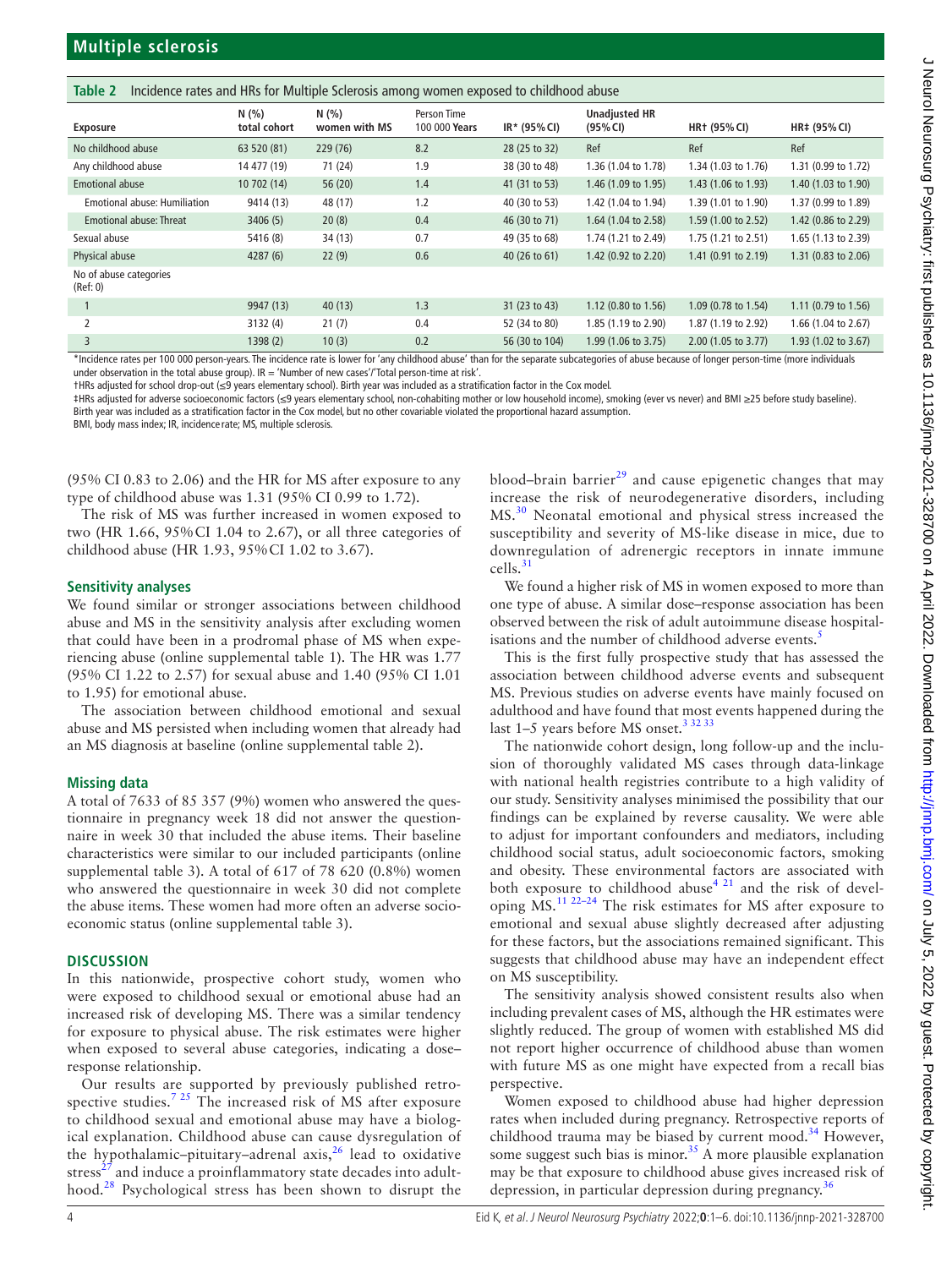# **Multiple sclerosis**

# **Limitations**

External validity represents a potential limitation of our study as we studied pregnant women and only 41% of the invited women consented to participation. Women with low socioeconomic status are underrepresented in the MoBa-cohort, $37$ and women who skipped the abuse items in the questionnaire had lower socioeconomic status than the included population. Further, these findings may not be generalisable to men or nonwhite individuals.

As in all observational studies, residual confounding may be another limitation. We had detailed information on behavioural risk factors in adulthood such as smoking and obesity, but childhood abuse may be associated with other environmental factors such as diet, nutrition, physical exercise, and parental smoking, which could be independent risk factors for MS.

We used a screening questionnaire to assess the three main categories of abuse. Childhood abuse tends to be under-reported rather than over-reported in adulthood.<sup>[35](#page-5-24)</sup> This could influence our prevalence rates but not affect exposure–outcome associations.

We did not have information on death or emigration which may bias observation time. Among Norwegian women in the age group 20–49 years,  $380003\%$  $380003\%$  emigrate<sup>39</sup> and 0.0005% die<sup>[40](#page-5-29)</sup> each year. Thus, these events should have minimal effects on our results.

We lacked information on chronicity of abuse. Exposure to abuse as a one-time incident could have different impact compared with repetitive abuse. Nevertheless, our finding of a dose–response relationship probably represents higher level of abuse severity. We do not know the age at abuse, and there may exist vulnerable periods during childhood and adolescence for MS development. We had no information on potential protective mechanisms such as social network, caregivers, family/friends or therapeutic interventions. Future studies may be strengthened through more nuanced exposure assessment.

In conclusion, children exposed to adverse experiences had an increased risk of developing MS later in life, independent of known environmental risk factors for MS. The risk increased with number of abuse categories in a dose–response manner. The underlying mechanisms behind this association should be investigated further.

#### **Author affiliations**

<sup>1</sup>Department of Neurology, Haukeland University Hospital, Bergen, Norway <sup>2</sup> Neuro-SysMed, Department of Neurology, Haukeland University Hospital, Bergen, Norway

<sup>3</sup>Department of Clinical Medicine, University of Bergen, Bergen, Norway 4 The Norwegian Multiple Sclerosis and Biobank, Haukeland University Hospital, Bergen, Norway

5 Department of Neurology, Innlandet Hospital Trust, Lillehammer, Norway <sup>6</sup>Department of Neurology, Stavanger University Hospital, Stavanger, Norway

<sup>7</sup> Department of Neurology, Oslo University Hospital, Oslo, Norway

<sup>8</sup>Institute of Clinical Medicine, Faculty of Medicine, University of Oslo, Oslo, Norway <sup>9</sup>Department of Nutrition, Harvard T. H. Chan School of Public Health, Boston, Massachusetts, USA

<sup>10</sup>Department of Health Registry Research and Development, Norwegian Institute of Public Health, Bergen, Norway

<sup>11</sup> Department of Global Public Health and Primary Care, University of Bergen, Bergen, Norway

<sup>12</sup>Department of Neurology, Akershus University Hospital, Lorenskog, Norway <sup>13</sup>Institute of Clinical Medicine, University of Oslo, Oslo, Norway

<sup>14</sup>Department of Neurology, Nord-Trøndelag Hospital Trust, Namsos, Norway<br><sup>15</sup>Department of Obstetrics and Gynecology, Stavanger University Hospital, Stavanger, Norway

**Acknowledgements** The Norwegian Mother, Father and Child Cohort study is supported by the Norwegian Ministry of Health and Care Services and the Ministry of Education and Research. We acknowledge Heidi Ø. Flemmen MD (Department of Neurology, Telemark Hospital Trust, Skien, Norway); Åslaug R. Lorentzen MD PhD (Department of Neurology, Sørlandet Hospital, Kristiansand, Norway); Cecilia S. Simonsen MD (Department of Neurology, Vestre Viken Hospital Trust, Drammen, Norway); Johannes Sverre Willumsen MD (Department of Neurology, Molde Hospital, Molde, Norway); Nina Øksendal MD (Department of Neurology, Nordland Hospital Trust, Bodø, Norway); Barbara Ratajczak-Tretel MD (Department of Neurology, Østfold Hospital, Østfold, Norway); Britt Bruland CNS (Department of Neurology, Førde Hospital, Førde, Norway) for contributing with data extraction and validation of MS diagnoses. We are grateful to all the participating families in Norway who take part in this ongoing cohort study. The results from this study were presented as an oral presentation at the ECTRIMS 2021 Conference.

**Contributors** KE: conception and design of the study, acquisition and analysis of data, drafting the manuscript. KE acts as the guarantor of the study and takes full responsibility for the work. K-MM, CFT, TR, NEG and M-HB: conception and design of the study, acquisition and analysis of data. ØT, JA, MA, AB, EGC, MC, AKD, TH, SS and SW: acquisition and analysis of data. All authors revised the manuscript and approved the final draft.

**Funding** KE has governmental funding (doctoral scholarship) from the Western Norway Regional Health Authority (Grant F-12503). Neuro-SysMed is funded by the Norwegian Research Council grant 288164.

**Competing interests** KE has received unrestricted research grant from Novartis. ØT has received speaker honoraria from and served on scientific advisory boards for Biogen, Sanofi-Aventis, Merck and Novartis. AB has received unrestricted research from Novartis. EGC has received honoraria for lecturing and advice from Biogen, Bristol Meyers Squibb, Janssen, Novartis, Merck, Roche and Sanofi, and her department has received grants from Novartis and Sanofi. AKD has received project funding from Pfizer. TH has received speaker honoraria from Biogen, Merck, Novartis, Roche, Bristol Myers Squibb, and Sanofi, and has participated in clinical trials organised by Biogen, Merck, and Roche. K-MM has received unrestricted research grants to his institution; scientific advisory board and speaker honoraria from Biogen, Merck, Novartis, Roche and Sanofi, and has participated in clinical trials organised by Biogen, Merck, Novartis, Roche and Sanofi. CFT has served on scientific advisory board for Astra Zeneca. SW has received honoraria from Biogen, Novartis and Sanofi. NEG has received honoraria from UCB, Ra, Argenx, Roche, Merck, Immunovant, Alexion. M-HB has received personal honoraria for lecturing from Teva, Lilly, Eisai and Novartis, and consultancy honoraria and unrestricted research support from Novartis. Institutional contract research fees from Sanofi.

#### **Patient consent for publication** Not applicable.

**Ethics approval** The establishment of MoBa and initial data collection was based on a license from the Norwegian Data Protection Agency and approval from the Regional Committees for Medical and Health Research Ethics (REK). The MoBa cohort is regulated by the Norwegian Health Registry Act.Ethics approval for the current study was obtained from REK (reference 2016/906). Written informed consent for use of information in research and for data linkage was acquired during enrolment in MoBa and MSR.

**Provenance and peer review** Not commissioned; externally peer reviewed.

**Data availability statement** Data may be obtained from a third party and are not publicly available. Enquiries regarding access to data from MoBa and the MBRN can be directed to the Norwegian Institute of Public Health. Data from the MSR are accessible for researchers by application (<http://norskmsregister.no>).

**Supplemental material** This content has been supplied by the author(s). It has not been vetted by BMJ Publishing Group Limited (BMJ) and may not have been peer-reviewed. Any opinions or recommendations discussed are solely those of the author(s) and are not endorsed by BMJ. BMJ disclaims all liability and responsibility arising from any reliance placed on the content. Where the content includes any translated material, BMJ does not warrant the accuracy and reliability of the translations (including but not limited to local regulations, clinical guidelines, terminology, drug names and drug dosages), and is not responsible for any error and/or omissions arising from translation and adaptation or otherwise.

**Open access** This is an open access article distributed in accordance with the Creative Commons Attribution Non Commercial (CC BY-NC 4.0) license, which permits others to distribute, remix, adapt, build upon this work non-commercially, and license their derivative works on different terms, provided the original work is properly cited, appropriate credit is given, any changes made indicated, and the use is non-commercial. See: [http://creativecommons.org/licenses/by-nc/4.0/.](http://creativecommons.org/licenses/by-nc/4.0/)

# **ORCID iDs**

Karine Eid <http://orcid.org/0000-0002-5158-7636> Elisabeth G Celius <http://orcid.org/0000-0002-9127-6488> Marianna Cortese<http://orcid.org/0000-0002-3665-2006>

**Twitter** Elisabeth G Celius [@CeliusElisabeth](https://twitter.com/CeliusElisabeth)